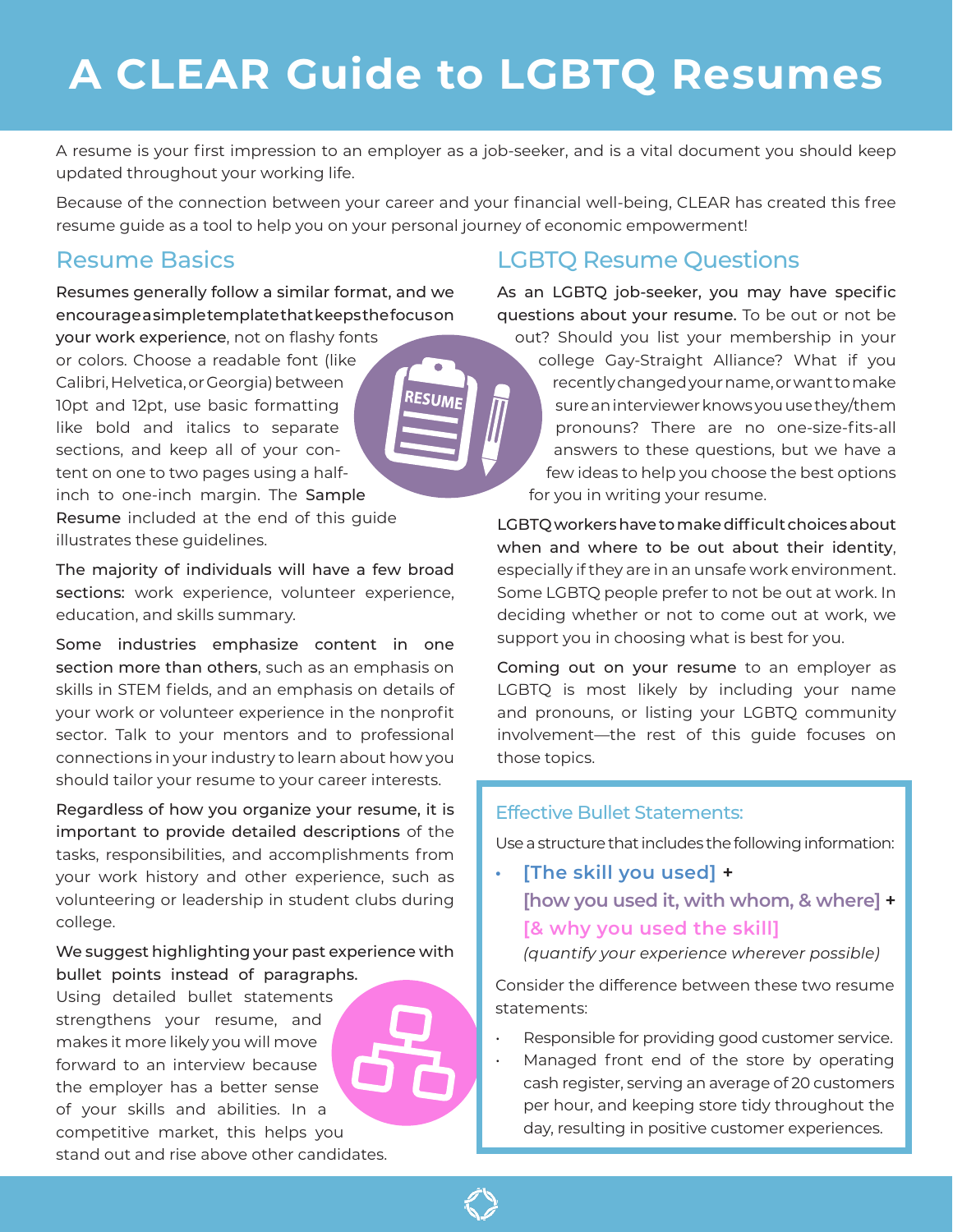## Names and Pronouns

For the majority of job seekers, the resume should be viewed as a marketing document, not a legal form. What this means is that if you have a different legal name than the name you use in daily life, you should not feel pressured to include your legal name on your resume or cover letter in the major-

ity of circumstances. In some sectors and organizations, such as governmental organizations, you may be required to include your legal name. However, this does not mean you are unable to also include the name that you use in your daily life. For example, if your name



is Alex Doe, and your legal name is Mary Doe, you could list your name as "Mary (Alex) Doe" if you are required to use your legal name.

It is becoming common to list your pronouns on resumes, especially in nonprofit or education. Typically pronouns are included after your name, or on the same line as your contact information directly below your name. Some job-seekers choose to include pronouns on their resume to normalize the idea that a person's pronouns cannot be assumed based on gender identity or gender expression. Some job seekers include pronouns to make their pronouns known so others can avoid misgendering them—particularly if they use pronouns that are usually not assumed by others, such as "they/them/ theirs" or "ze/hir/hirs."

Including the name you use in daily life or your pronouns on your resume is not a guarantee they will be respected by employers. Sometimes, disclosing one's trans or nonbinary identity by including one's name or pronouns can open oneself up to discriminatory treatment. We encourage you to assess for yourself the pros and cons of including your name and pronouns on your resume. If you are in a financial position where you need any job, you may not want to come out to all potential employers. It is always okay to choose to leave your pronouns off a particular resume and use the name that feels like the safest and best option for you.

After you have decided how to list your name and pronouns on your resume and job application, make sure to let your references know which name and pronouns to use if they receive a call for a reference check. If you feel uncomfortable or unsafe

with making this request of a previous employer, you can let the hiring manager know that when they call your reference(s), they may refer to you by a previous name or with different pronouns.

#### Listing Your LGBTQ Community Involvement

Many LGBTQ people are involved with their communities: from volunteering with local LGBTQ community centers, to campaigning for LGBTQ causes, to joining LGBTQ sports leagues or hobby groups. Community involvement is a valuable area of experience when it comes to building your resume, and not only because of the accomplishments you may achieve or skills you may gain through involvement. Community engagement and volunteerism are valued attributes by many employers.

For these reasons, we highly encourage all job seekers take some time to inventory their community involvement and draft a version of their resume that includes all of it. It's highly likely that if you do this, you'll see additional value to your resume from including these activities.

### LGBTQ Resumes & Discrimination

Including a name that is different from your legal name, pronouns that do not match others' assumptions of your identity, or your involvement in LGBTQ community groups, college clubs, and volunteering on your resume can reveal your LGBTQ identity

to an employer. Being out on your resume can be a benefit if you know you want to be out at your workplace. But studies have also found LGBTQ job seekers can get up

to 40% fewer callbacks for interviews when listing LGBTQ organizations or experiences on their resumes.<sup>1</sup> If you are concerned about being out at work, or if you are in a position where you need any job, you may want to consider this discriminatory challenge when deciding whether or not to come out on your resume to future employers.

#### **Notes:**

1. See Teresa Rainey & Elliot E. Imse, "Qualified and Transgender," Office of Human Rights (2015) available at https://ohr.dc.gov/sites/ default/files/dc/sites/ohr/publication/attachments/QualifiedAndTransgender\_FullReport\_1.pdf; Emma Mishel, "Discrimination against Queer Women in the U.S. Workforce: A Résumé Audit Study," Socius (January 8, 2016), Andras Tilcsik, "Pride and Prejudice: Employment Discrimination against Openly Gay Men in the United States," 11:2 Am. J. of Soc. 586 (September 2011) available at https://journals.sagepub.com/doi/10.1177/2378023115621316; available at https://www.jstor.org/stable/10.1086/661653